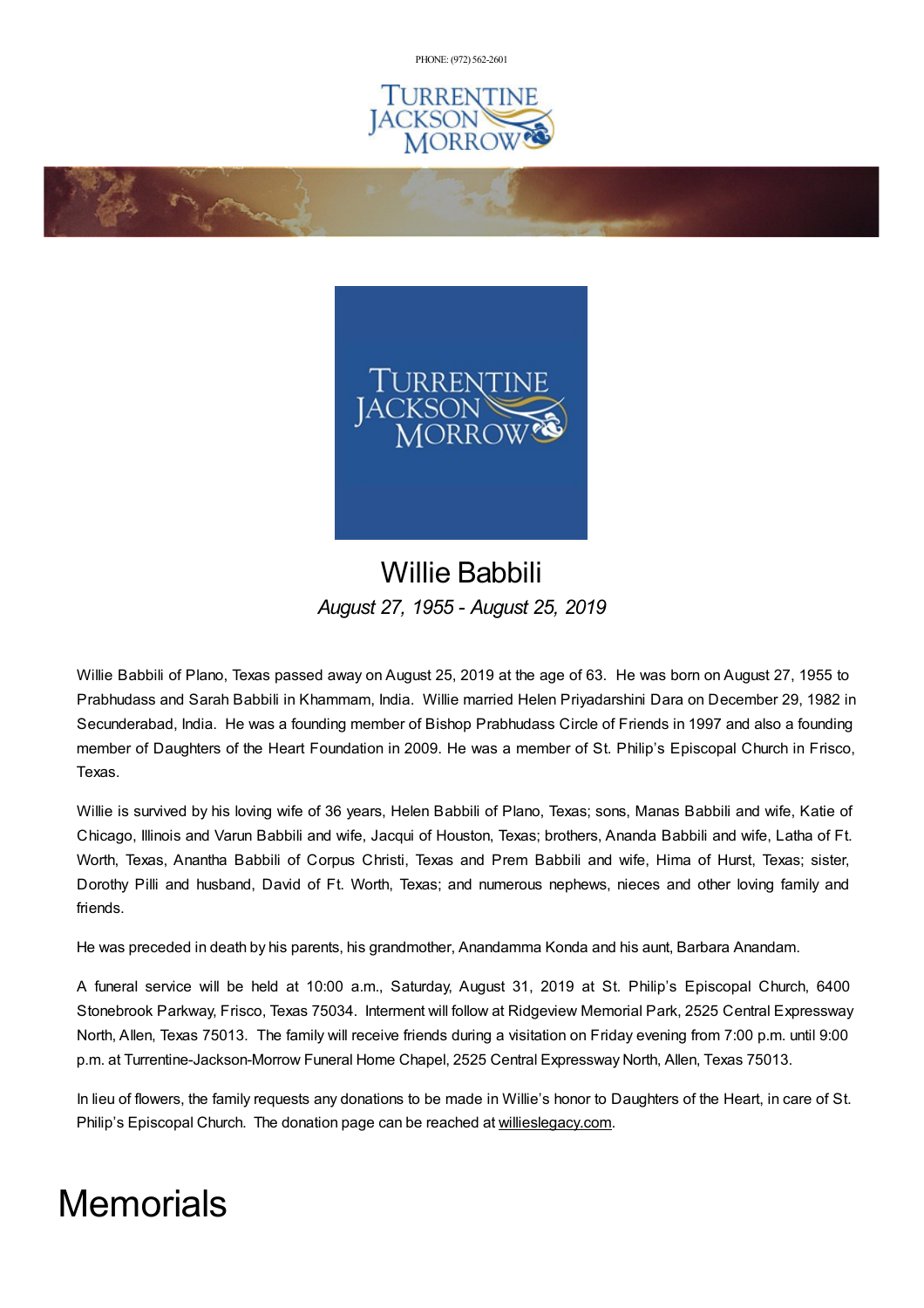*Dear Willie and family! It was an honor to be part of your family. Especially as a sister. My heart breaks that I didn't get a chance to see you last, but Heaven has gained an angel for sure! I truly believe that you will look over me and your family and friends! You were one of a kind soul who saw world through the eyes of Jesus! I love you forever and endlessly! Will miss you tremendously! Praying for you and your family with my heart and Soul!* **SUNNY, AUGUST 31, 2019**

*Willie, I just can't believe you are gone. I spent great time with you in U.S., your touching moments of life will remain as memories forever. You lived a full active life always cheerful & smiling reaching out to many people & families with Love & togetherness for their needs & happiness. My personal heartfelt condolences to Priya, children & all Babbili families. I pray for his soul Rest In Peace.*

**VIDYASAGAR RAJARATNAM PAKALAPATY, AUGUST 30, 2019**

*Jim and I send our deepest sympathy to all of Willies family and many friends.* **LINDAMYCKLEBY@SBCGLOBAL.NET, AUGUST 30, 2019**

*Although I know that no words can ease the loss you feel, just know that you are in our thoughts and prayers.*

**ALEXANDER PERAM, AUGUST 30, 2019**

*Our condolences. May his soul rest in peace.*

**NARASAPPA MATHEW SAMUEL, AUGUST 29, 2019**

*We knew Willie through his wife Helen. Willie loved his family very much and even through his sickness would be very excited to see them. I will always remember his smiling face and twinkling eyes. His smile was very genuine and reflected his affection for others. Our prayers and thoughts are with the entire family during this tough time.*

**REENU MALHOTRA , AUGUST 29, 2019**

*I had the opportunity to know Willie while he worked at MCV for about four years. May God give strength to his family. RIP.*

**JOE MEHRA, AUGUST 28, 2019**

*I was so sad to hear of Willy's passing. I cherish the time we had at St. Mary's*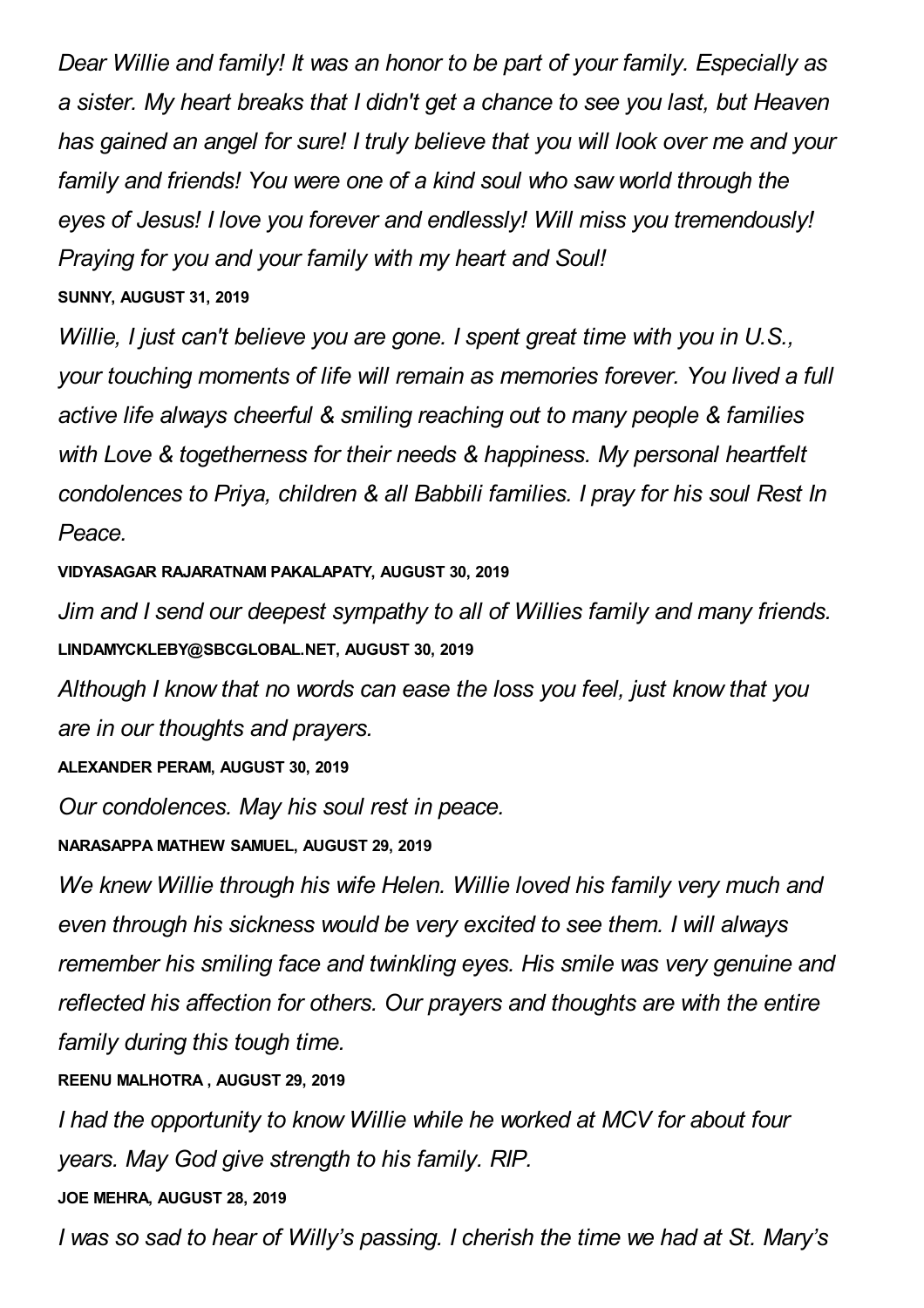*College, Secunderabad and more recently over phone with Thomas. Willy, your easy-going and laugh are infectious, and I'll never forget our bike trips in Secunderabad. Please know that you and your family are in my thoughts at this difficult time. I am sending the family all my love and prayers. Edward Francis from Melbourne Australia*

#### **EDWARD FRANCIS - MELBOURNE - AUSTRALIA, AUGUST 27, 2019**

*What a life you lived anna. You have touched so many people in so many ways. You brought so much laughter and love to so many people. More over your desire to helping the poor and need till your last breath. Your legacy will carry on. You will be missed. Deepest condolences to Priyakka, and her sons and all the families and friends. RIP*

#### **MARY, AUGUST 27, 2019**

*I was lucky enough to be on mission with Willie to Karimnagar, India through Saint Philips back in 2010. He was so gracious and always so full of God's love. He wanted so much to help make the world a better place. I know one day we will meet again. Rest in peace, Willie.*

#### **JENNIFER WILLIAMS, AUGUST 27, 2019**

*We will miss you anna. You are always charming and laughing, and want to make others happy. What a great attitude and happiness you had anna. I like the way you remember poor and need and help them till your last breath. Its sad that you have gone so soon, but your legacy will go on and save many girls/daughters around the world. Till we meet, may your soul rest in peace.* **MARY (FROM WESLEY HOSTEL), AUGUST 27, 2019**

*My condolences to Babbili & Dara families on the passing away of Willie (Wilfred), my fellow Wesleyan, Secunderabad, India. I remember Willie as a very friendly and jovial guy. Pray GOD to give you all strength to withstand the sorrow.*

#### **VINOD DINAKAR GODALA, AUGUST 27, 2019**

*Dear Mummakka and Family, Benji, Swarna, Annalu and Papa, Accept our heartfelt condolences! We always remember Willanna as a cheerful person who had a unique way of bringing life to any situation. Entertained all age*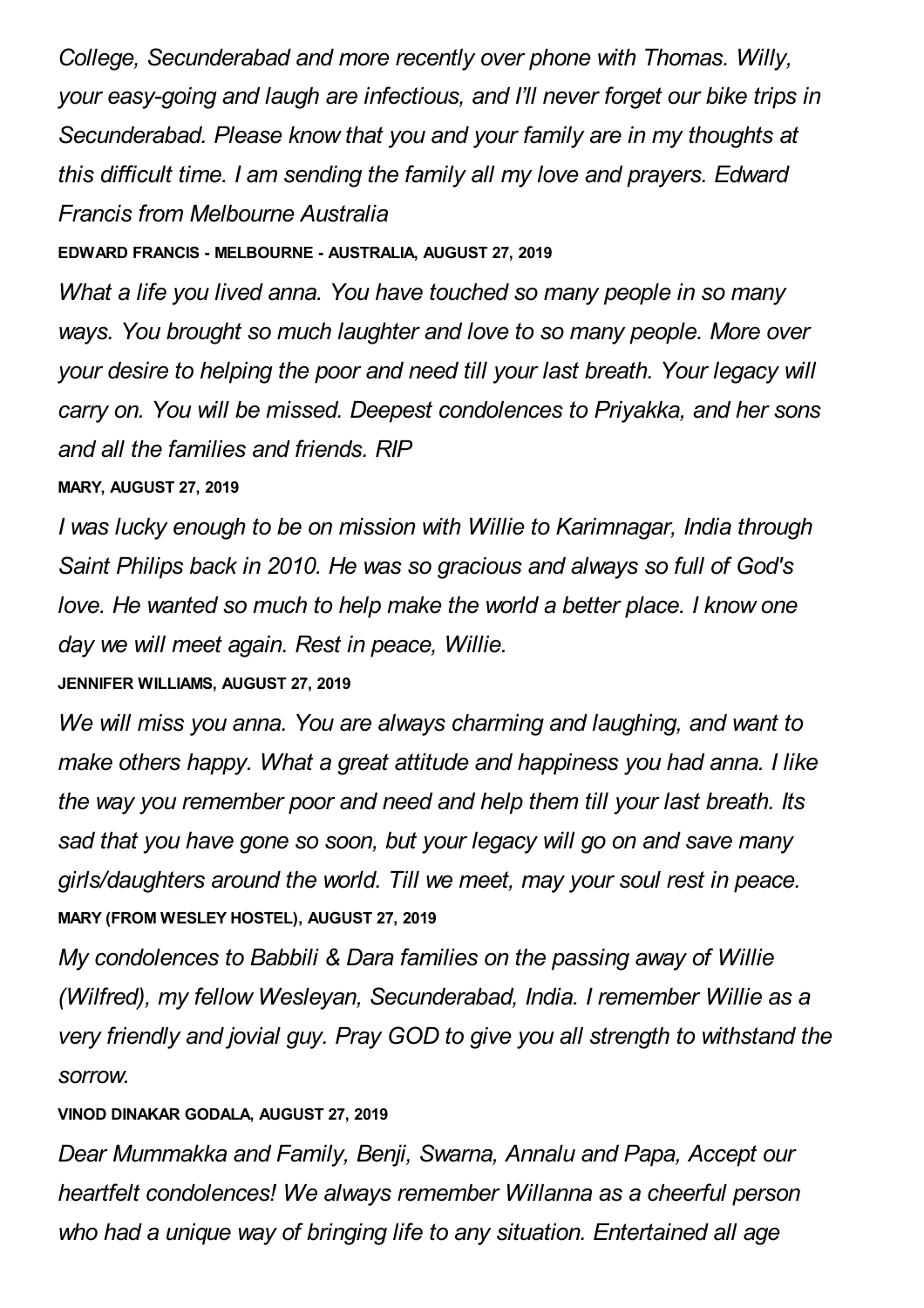*groups. We always feel sad that we could not visit you during our trip to US last year. We join you all in thanking the Lord for Willaanna's life. Take courage, God be with you all! Love, Wellington and Merlyne* **WELLINGTON , AUGUST 27, 2019**

*Willie was such a joyful man. He was dearly loved by my daughter, son in law, and granddaughter. He was one of the happiest people I ever met. He will be missed by our family.*

**BOBBY DODD, AUGUST 27, 2019**

*Willie is a great friend of mine and like brother to me. It was shocking news. He was a great social worker and always helpful to the church. He walked in the light of the Lord. I want to share my sadness with the family. May God be with them in these difficult times. My family also joins with me to share the sadness. God bless you all with the courage to face the difficult times.* **DINAKAR BASA, AUGUST 27, 2019**

*I have known Willie uncle for more than 30 years. I have never seen a person so full of life. His everlasting smiles and dances will always remain in my memories. You will be sorely missed in person, but your memories will always be with us. Hari Kodati, Ram Mohan Kodati and Family* **HARI KODATI, AUGUST 27, 2019**

*Wilford was a man of great faith. Please, pray for his wife Helen, his loving and devoted wife. The Babbili family is significant in the keeping and spreading the the word of our Lord and Savior Jesus Christ. Wilford and the family are the most loving family I have ever had the privilege to be accepted by. My prayers are with each and every Babbili. In the name of The Father Son and Holy Spirit. I pray and accept everlasting life.*

### **TOM FOSTER, AUGUST 27, 2019**

*Willie lived his life with zest and dedication to serving others! He was a great husband, father, son, brother, nephew, brother-in-law, uncle, friend, and confidant. His positive attitude, outlook, and drive were easily transferred to those around him. He was taken too soon, but we know the Lord had a mission for Willie in heaven. We will miss him, and cherish the fond memories we*